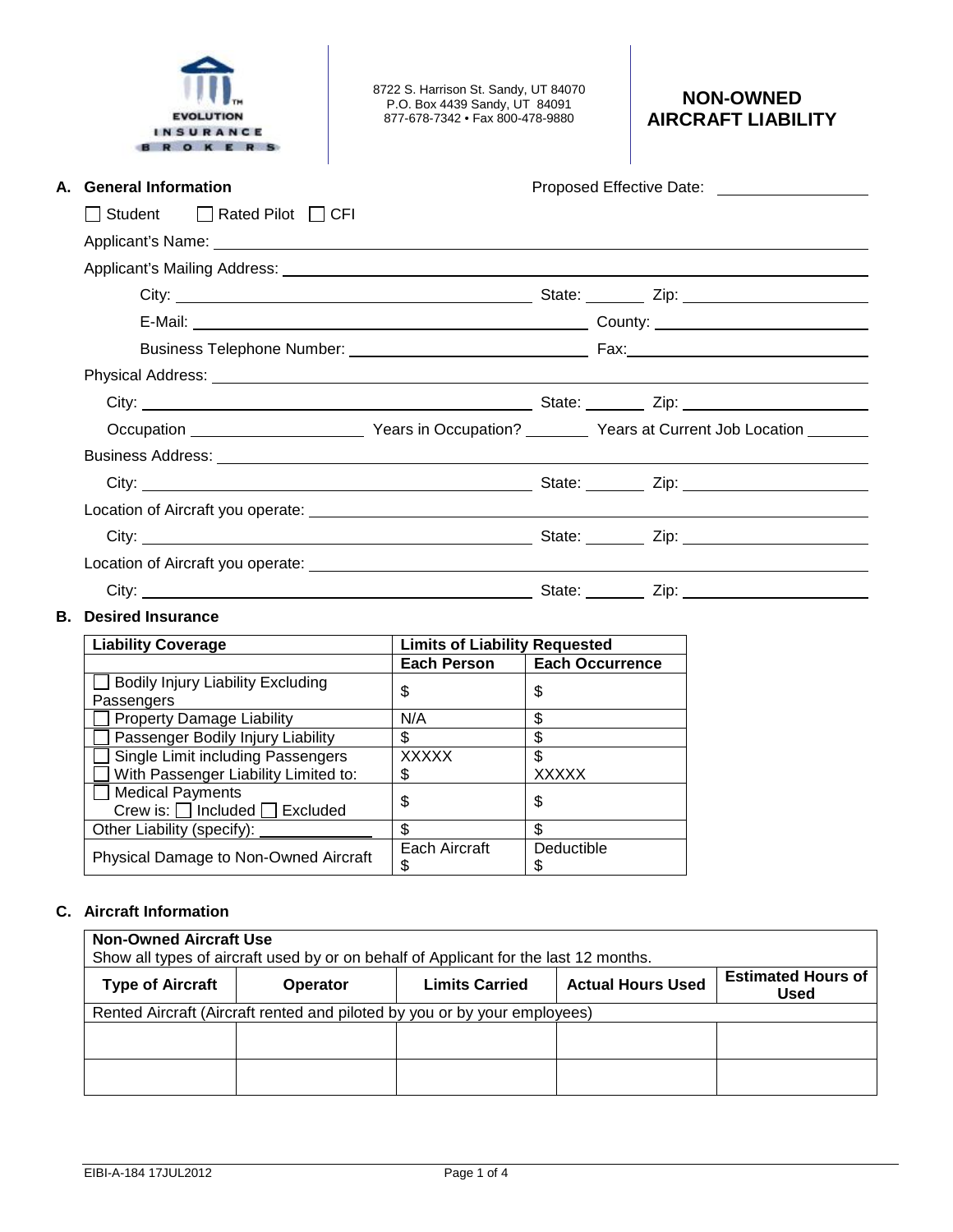| Employee Operated Aircraft (Aircraft owned or operated by your employee and flown on company business) |  |  |  |  |  |  |  |
|--------------------------------------------------------------------------------------------------------|--|--|--|--|--|--|--|
|                                                                                                        |  |  |  |  |  |  |  |
|                                                                                                        |  |  |  |  |  |  |  |
|                                                                                                        |  |  |  |  |  |  |  |
|                                                                                                        |  |  |  |  |  |  |  |

1. Show all Aircraft uses by or on behalf of Applicant. Must total 100%

 % Corporate executive (Flown by professional pilots employed for this purpose and used to transport your employees and guests.

% Pleasure or business (Not flown by professional pilots employed for this purpose)

% Commercial (Flights made for hire, money, or, any form of reward or compensation)

|  |  |  |  | % Other (Describe all uses not shown above) |  |
|--|--|--|--|---------------------------------------------|--|
|--|--|--|--|---------------------------------------------|--|

% **Total**

2. Are any Non-Owned Hot Air Balloons, Blimps, Military Surplus, Ultra-Lights, or Home Build Aircraft used?  $\Box$  Yes  $\Box$  No

| If yes, explain: |  |  |
|------------------|--|--|
|                  |  |  |

- 3. Describe all navigation outside the United States and Canada:
- 4. Are any private airfields / heliports used?  $\Box$  Yes  $\Box$  No If yes, explain:
- 5. Has Applicant issued any instructions permitting/prohibiting use of Non-Owned Aircraft?  $\Box$  Yes  $\Box$  No If Yes, explain \_
- 6. Describe all Aircraft owned, registered to, or leased for more than 30 days to Applicant, or Aircraft in which Applicant has any financial interest:
- 7. Number of full time and part time employees flying Non-Owned Aircraft on behalf of Applicant: Full time: Part time:

## **D. Pilot Information**

| <b>Pilot Name &amp; Certification</b> |  | <b>Pilot Certification and Ratings</b> |        |        | <b>Medical Certificate</b> |                               |                  |  |
|---------------------------------------|--|----------------------------------------|--------|--------|----------------------------|-------------------------------|------------------|--|
| Name of Pilot                         |  | Student o                              |        | ASEL O | Class of                   |                               | 1 O<br>$2\sigma$ |  |
| <b>FAA Certificate No.</b>            |  | Private o                              | AMEL O | Medial |                            | $\overline{3}$ $\overline{0}$ |                  |  |
| Date of Last Biennial<br>Rev.         |  | Commercial o                           | ATP O  |        | Date of last Physical      |                               |                  |  |
| Date of Birth                         |  | Instrument o                           | Other  |        |                            |                               |                  |  |

| Name the top three aircraft<br>you have the highest time in: | Single<br>Engine | Multi-<br>Engine | Complex | Seaplane | Helicopter | Turbine<br>Aircraft |
|--------------------------------------------------------------|------------------|------------------|---------|----------|------------|---------------------|
| Make and Model of Craft:                                     |                  |                  |         |          |            |                     |
| Make and Model of Craft:                                     |                  |                  |         |          |            |                     |
| Make and Model of Craft:                                     |                  |                  |         |          |            |                     |
| Dates Flown                                                  |                  |                  |         |          |            |                     |
| Pilot In Command (hrs.)                                      |                  |                  |         |          |            |                     |
| Second in Command (hrs.)                                     |                  |                  |         |          |            |                     |
| Dual (hrs.)                                                  |                  |                  |         |          |            |                     |
| Cross Country (hrs.)                                         |                  |                  |         |          |            |                     |
| Night (hrs.)                                                 |                  |                  |         |          |            |                     |
| Instrument (hrs.)                                            |                  |                  |         |          |            |                     |
| Total Last 12 Mo. (hrs.)                                     |                  |                  |         |          |            |                     |
| Total Last 90 Days (hrs.)                                    |                  |                  |         |          |            |                     |
| <b>TOTAL HOURS</b>                                           |                  |                  |         |          |            |                     |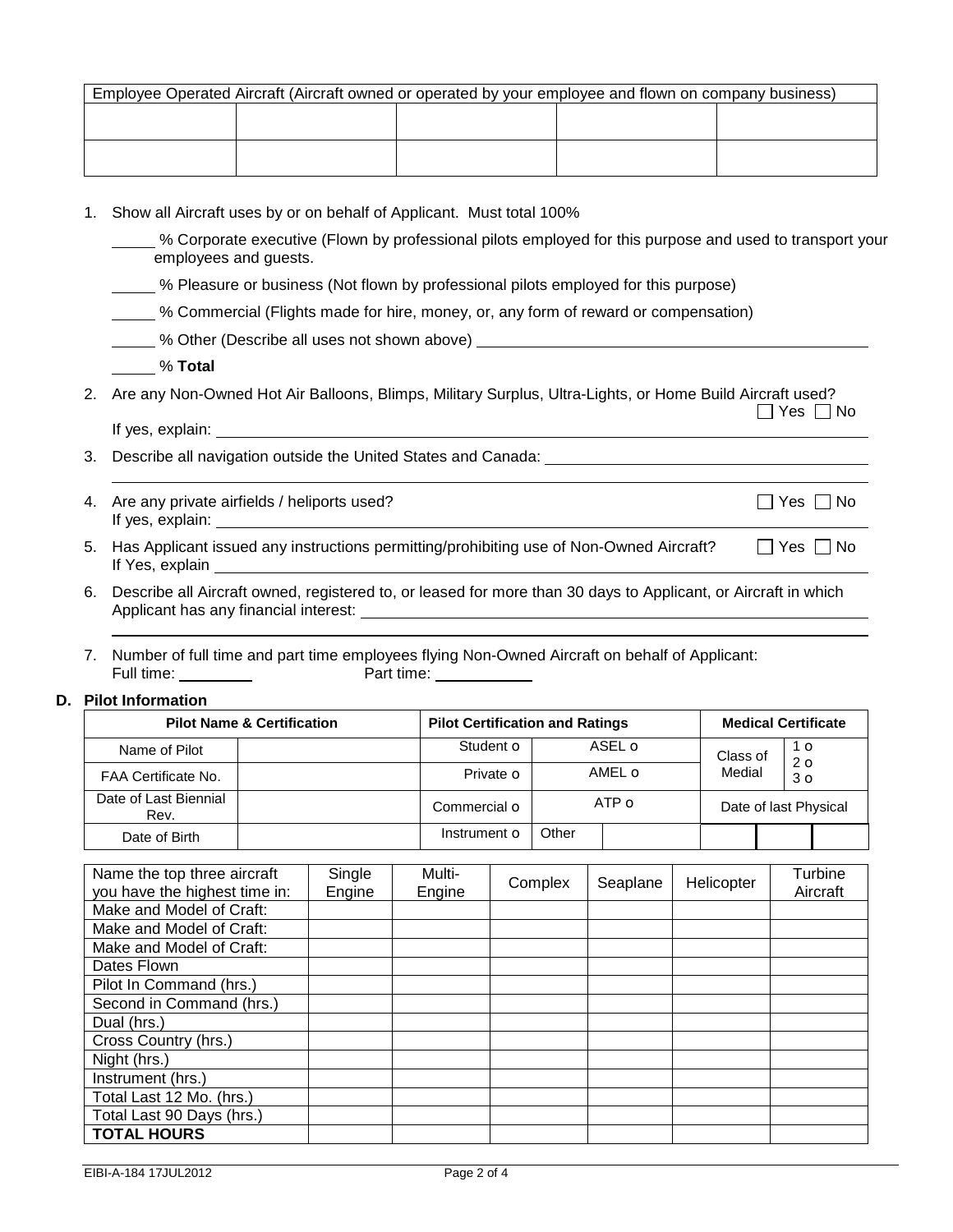|    |    | 8. Are you a Student Pilot?                                                                                                                                                                                           | ⊃ Yes □ No           |
|----|----|-----------------------------------------------------------------------------------------------------------------------------------------------------------------------------------------------------------------------|----------------------|
|    |    |                                                                                                                                                                                                                       | $\Box$ Yes $\Box$ No |
|    |    | 10. Does your CFI provide any Insurance?                                                                                                                                                                              | _  Yes   _  No       |
|    |    | 11. Please explain circumstances if:                                                                                                                                                                                  |                      |
|    |    | a. Any pilot named above has any physical impairments, waivers, limitations, or, conditions attached to their                                                                                                         |                      |
|    | b. | An FAA, Military, or other pilot certificate held by any pilot named above has even been revoked:                                                                                                                     |                      |
|    | C. | Any pilot named above has even been cited for violation of any aviation regulation in any country: ______                                                                                                             |                      |
|    | d. | Any pilot named above has ever been convicted of or pleaded guilty to a felony or a DWI:                                                                                                                              |                      |
|    |    |                                                                                                                                                                                                                       |                      |
| Е. |    | <b>Other Insurance</b>                                                                                                                                                                                                |                      |
|    |    | 12. Minimum limits required of aircraft owners/operators?<br>If yes, list minimum amount: \$                                                                                                                          | Yes     No           |
|    |    | 13. Is Applicant                                                                                                                                                                                                      |                      |
|    |    | a. "Held harmless"                                                                                                                                                                                                    | $\Box$ Yes $\Box$ No |
|    |    | b. Named as an Additional Insured on aircraft owner's / operator's insurance policy?                                                                                                                                  | $\Box$ Yes $\Box$ No |
|    |    | 14. Name of current Applicant's Non-Owned Aircraft insurance carrier (If none, so state):                                                                                                                             |                      |
|    |    | 15. Expiration date of current coverage (if applicable): _______________________                                                                                                                                      |                      |
|    |    | 16. To the Applicant's knowledge no damage has been sustained to, nor claims by others have arisen out of the<br>operation of any non-owned aircraft in the custody of the Applicant except: ________________________ |                      |
|    |    | 17. Has any Insurance Company or Underwriter at any time declined an aircraft application submitted by Applicant                                                                                                      |                      |

| 17. Has any Insurance Company or Underwriter at any time declined an aircraft application submitted by Applicant, or |                      |
|----------------------------------------------------------------------------------------------------------------------|----------------------|
| cancelled or refused to renew a non-owned aircraft policy held by the Applicant or any of the pilots named herein?   |                      |
| (NOTE: Missouri applicants Do Not Reply.)                                                                            | $\Box$ Yes $\Box$ No |
| If yes, explain:                                                                                                     |                      |

## **REPRESENTATIONS AND WARRANTIES**

The "Applicant" is the party to be named as the "Insured" in any insuring contract if issued. By signing this Application, the Applicant for insurance hereby represents and warrants that the information provided in the Application, together with all supplemental information and documents provided in conjunction with the Application, is true, correct, inclusive of all relevant and material information necessary for the Insurer to accurately and completely assess the Application, and is not misleading in any way. The Applicant further represents that the Applicant understands and agrees as follows: (i) the Insurer can and will rely upon the Application and supplemental information provided by the Applicant, and any other relevant information, to assess the Applicant's request for insurance coverage and to quote and potentially bind, price, and provide coverage; (ii) the Application and all supplemental information and documents provided in conjunction with the Application are warranties that will become a part of any coverage contract that may be issued; (iii) the submission of an Application or the payment of any premium does not obligate the Insurer to quote, bind, or provide insurance coverage; and (iv) in the event the Applicant has or does provide any false,